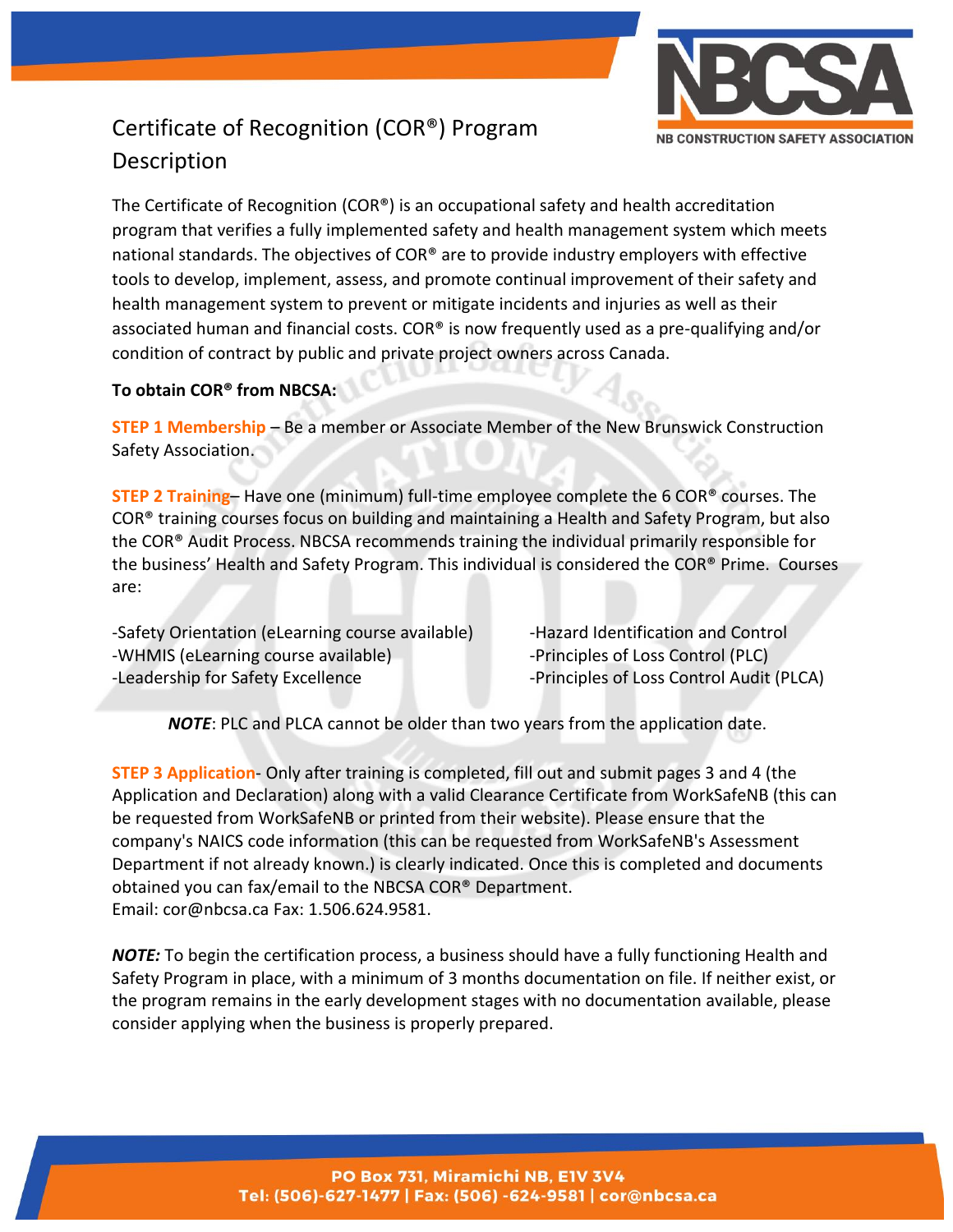

**STEP 4 Internal Audit-** Request the Internal Audit Kit. This can be done on the initial application or through a written request at any point after entry into the COR® Program. The Internal Audit Kit is to be completed by the business and submitted to NBCSA for review. Successful participants will continue to Step 5.

**Step 5- External Audit**- Upon completion of a successful Internal Audit, participants are granted a temporary Letter of Good Standing-Audit Pending valid for 3-months. The 3-month time frame is for completion of an External Audit by an NBCSA Auditor and the completion of any Corrective Actions\* issued at that time. Successful participants will receive their full Certificate of Recognition valid for 1 year.

**Step 6- Renewal**- Annually, participants who have achieved full COR® status must complete an Internal Audit and submit it to NBCSA for review to maintain/renew certification. Every 3<sup>rd</sup> year participants will be subject to another External Audit.

**\*Corrective Actions**- Are action items required to be rectified before the audit can be deemed successful. These can result from failure to comply with NBCSA standards or Provincial Regulatory requirements.

|                         | <b>COR<sup>®</sup> Audit Fees</b> |                               |
|-------------------------|-----------------------------------|-------------------------------|
|                         | <b>Member Rates</b>               | <b>Associate Member Rates</b> |
| Internal Audit**        | \$250.00                          | \$350.00                      |
| <b>External Audit**</b> | \$750.00                          | \$1150.00                     |

**\*\*Auditing fees are subject to provincial HST.**

#### PO Box 731, Miramichi NB, E1V 3V4 Tel: (506)-627-1477 | Fax: (506) -624-9581 | cor@nbcsa.ca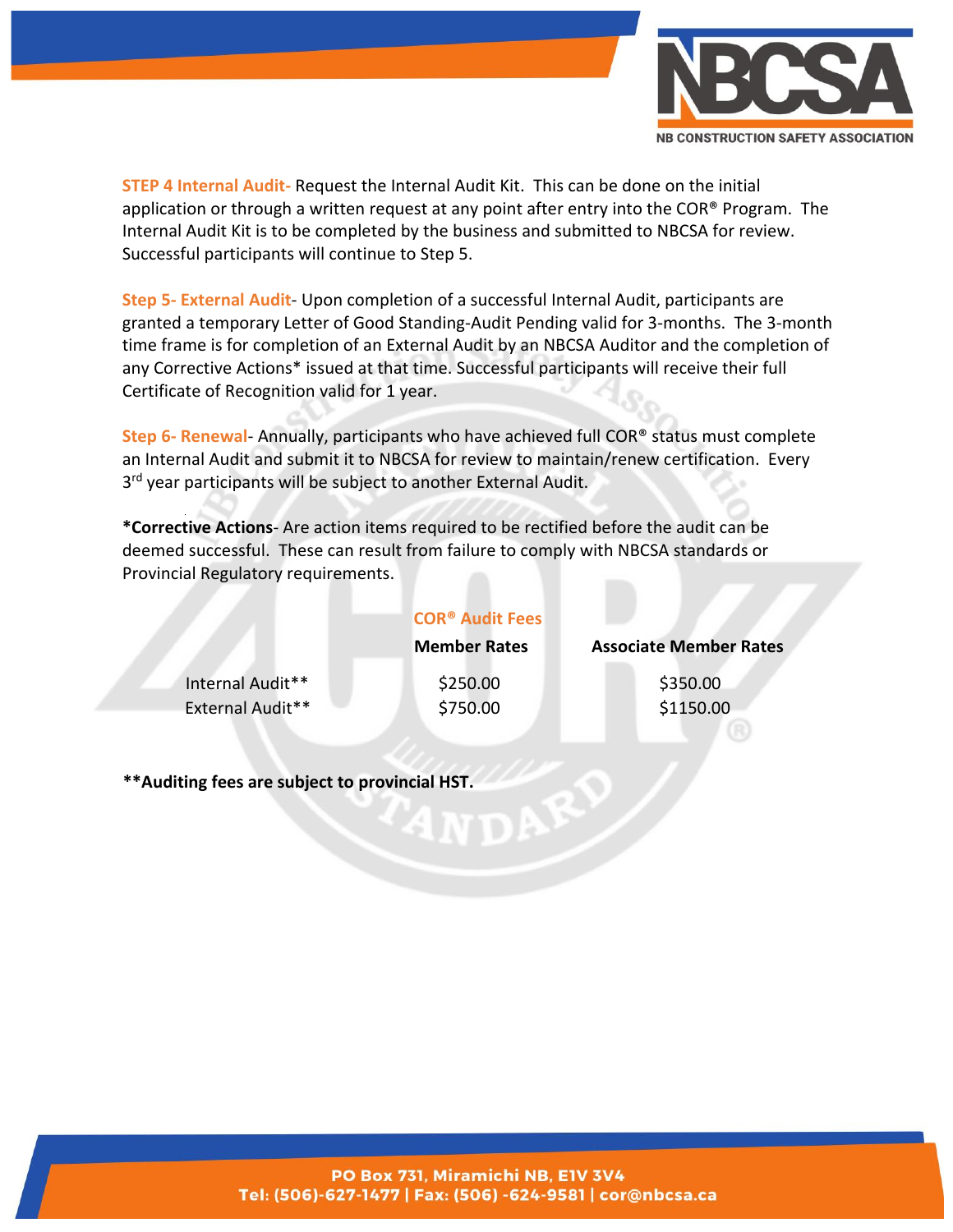

## Application for Certificate of Recognition (COR®) Program

| <b>Business Name:</b>                                  |                                                                                      |
|--------------------------------------------------------|--------------------------------------------------------------------------------------|
| <b>Operating Name:</b><br>(if different from<br>above) |                                                                                      |
| <b>Mailing Address:</b>                                |                                                                                      |
| <b>Postal Code:</b>                                    |                                                                                      |
| Phone:                                                 |                                                                                      |
| Fax:                                                   |                                                                                      |
| Email:                                                 |                                                                                      |
| WorkSafe NB Employer** #:                              |                                                                                      |
| NAICS* #:                                              |                                                                                      |
| <b>Primary Contact:</b>                                |                                                                                      |
| Name of COR trained employee:                          |                                                                                      |
|                                                        | **WorkSafeNB Employer # and NAICS # can be found on your Experience Rating form from |

**\*\*WorkSafeNB Employer # and NAICS # can be found on your Experience Rating form from WorkSafeNB.**

To be signed by the CEO, Manager or Owner of the above business.

|            | I have read the program summary and agree to the terms and conditions. |
|------------|------------------------------------------------------------------------|
| Title:     |                                                                        |
| Name:      |                                                                        |
| Signature: |                                                                        |

I wish to formally request an internal audit kit at this time.

**Request for internal audit kit**